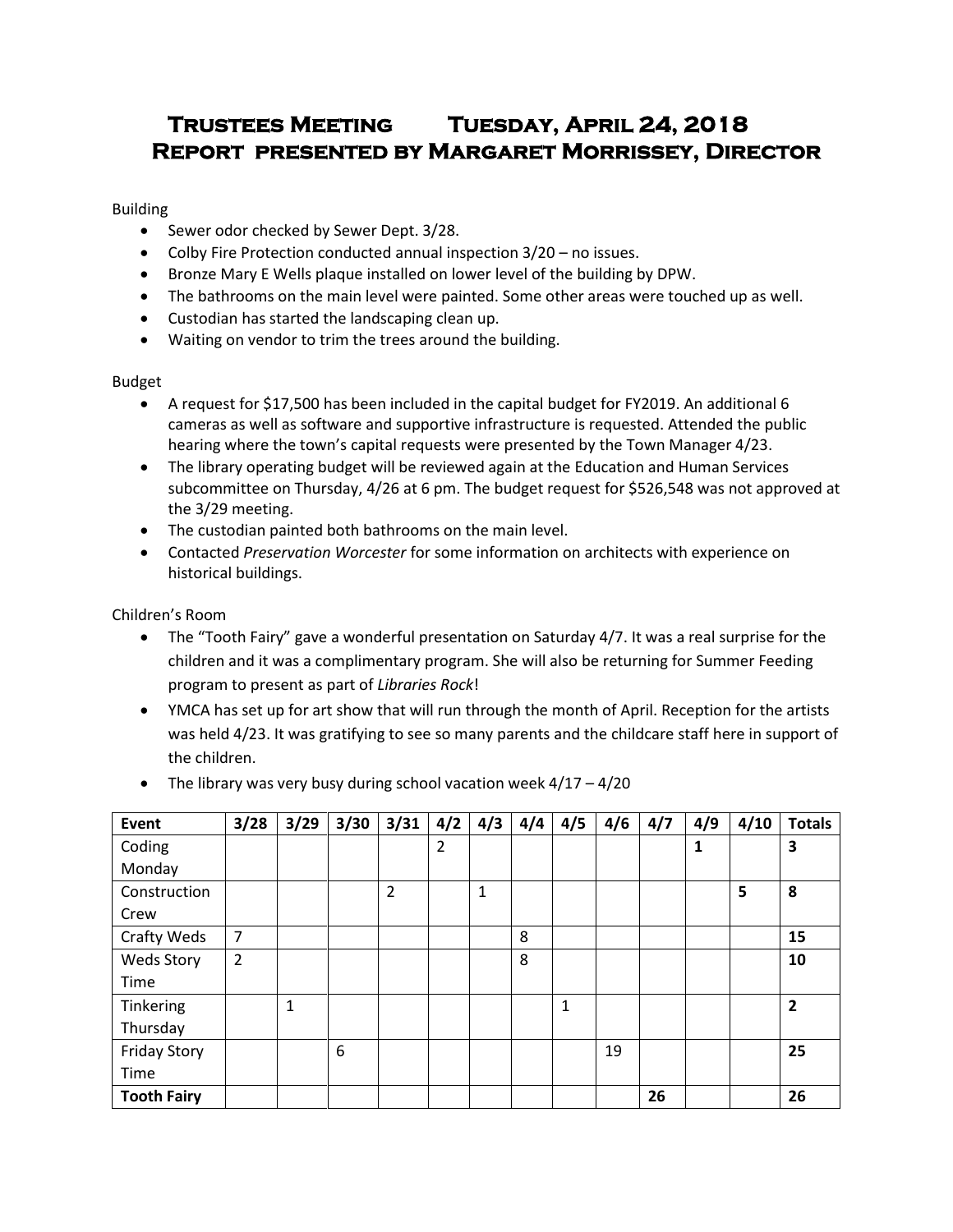Collection Development

- Chapter books in the Children's Room are being reviewed as part of the inventory and collection assessment.
- Lots of compliments recently to the staff on the creativity of the displays promoting the collections.

Friends of JEL

- Forwarding some of the book donations to *Better World Books* to keep the inventory attractive and manageable.
- New style of book bags on sale for \$5 and are very popular.
- Book Sale March 22-24, yielded \$788.10 (2017=\$501 and 2016=\$630.50)
- Membership renewal time. The numbers have decreased over the past year so a great effort is being made to promote the organization.
- The Friends of the library has expanded the passes to include some of the western Massachusetts museum, including Eric Carle Museum, Springfield Museums.

# Gifts

- The family of the late Mary Trifone made a donation of \$500 to the library. The item is going through the acceptance procedure. Presented the gift at the Education and Human Services sub committee 4/18.
- Memorial donations have begun to arrive in the memory of the late Christopher Crosbie. They will be presented for acceptance through the gift procedure.
- The William Booth family are in the final stages of having a portrait of Theodore Harrington restored and will be offering it to the Jacob Edwards Library for installation in the Main Reading Room.

# **Grants**

 Thanks to the Borgatti Trust for funding for the April vacation program presented by the Forest Park Zoo presentation 4/17.

# Media

 Significant coverage being received from Southbridge Evening News, Citizen Chronicle, Focused on Southbridge and SCTV, assisting in promoting the library and our programs to a wider audience.

# Meetings

- Technical Services Librarian attended the Evergreen ILS software training 4/24 at C/WMARS
- Attended the South Central MA Chamber of Commerce *Fun at Five* sponsored by Opacum Land Trust 4/9.
- Met with Dr. John Howland of St. Luke's Guesthouse to discuss areas of mutual interest 4/6.
- Participated in a conference call with New Hope 4/4.

# Programs

 Lynda Shoup, multimedia artist is the exhibitor for the month of April. The artist offered a complimentary workshop on 4/19 (registration required and limited to 16 participants). It was deemed a success by all the attendees.